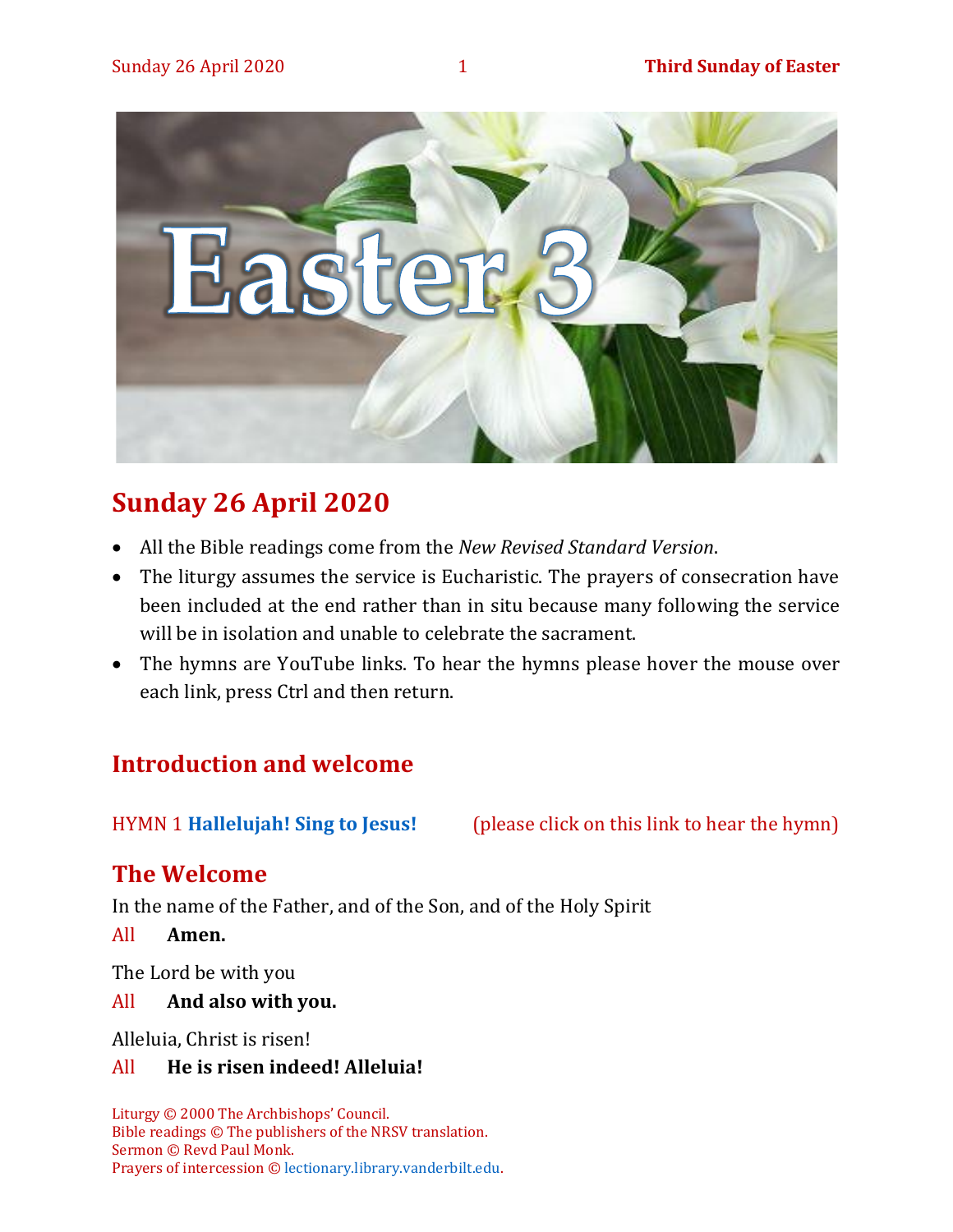# **The Preparation**

All **Almighty God, to whom all hearts are open, all desires known, and from whom no secrets are hidden: cleanse the thoughts of our hearts by the inspiration of your Holy Spirit, that we may perfectly love you, and worthily magnify your holy name; through Christ our Lord. Amen.**

Our Lord Jesus Christ said:

The first commandment is this: 'Hear, O Israel, the Lord our God is the only Lord. You shall love the Lord your God with all your heart, with all your soul, with all your mind, and with all your strength.'

And the second is this: 'Love your neighbour as yourself.' There is no other commandment greater than these. On these two commandments hang all the law and the prophets.

#### All **Amen. Lord, have mercy.**

Christ our Passover lamb has been sacrificed for us. Let us therefore rejoice by putting away all malice and evil and, confessing our sins in penitence and faith, firmly resolve to keep God's commandments and to live in love and peace with all.

All **Almighty God, our heavenly Father, we have sinned against you and against our neighbour in thought and word and deed, through negligence, through weakness,**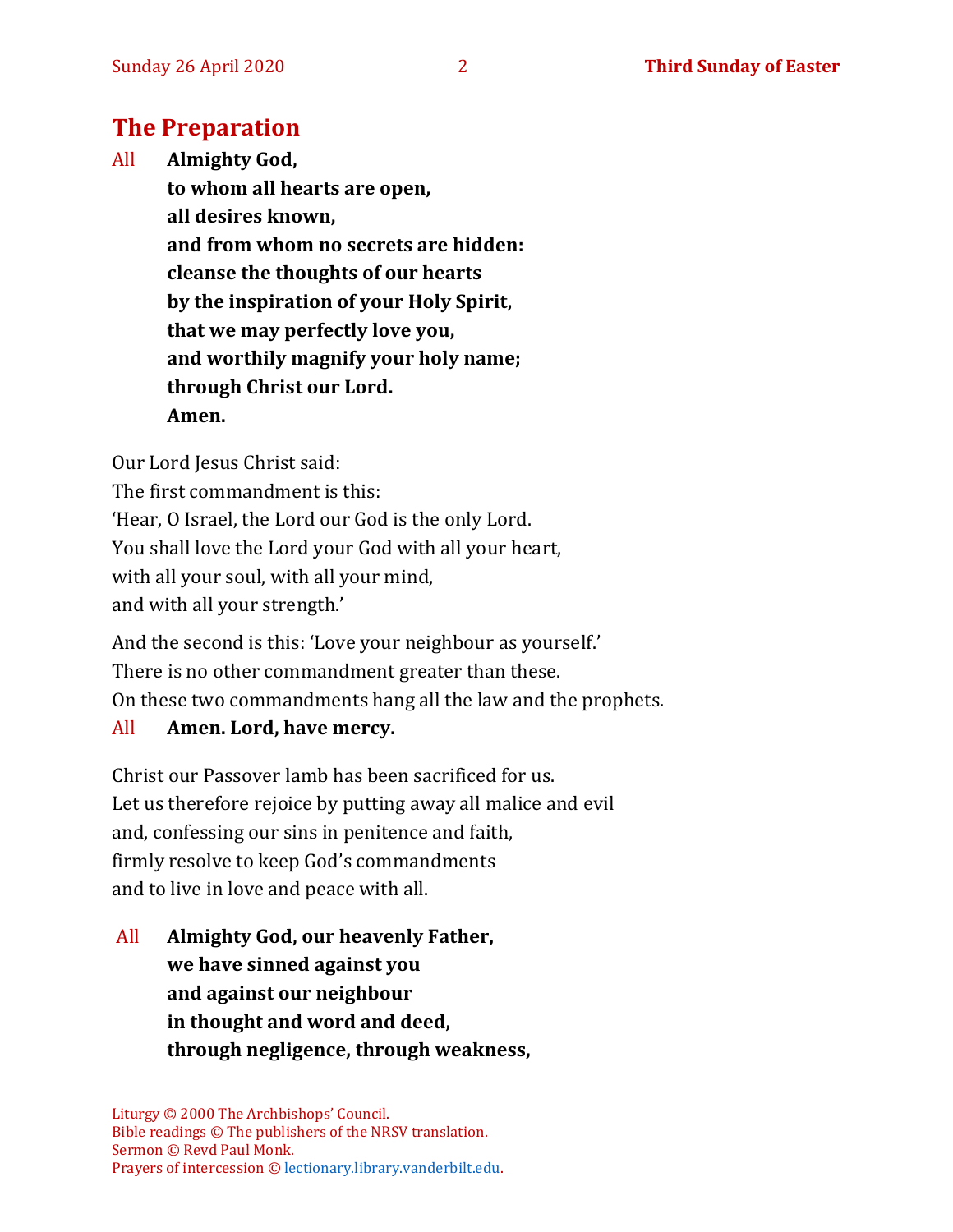**through our own deliberate fault. We are truly sorry and repent of all our sins. For the sake of your Son Jesus Christ, who died for us, forgive us all that is past and grant that we may serve you in newness of life to the glory of your name. Amen.**

Almighty God,

who forgives all who truly repent, have mercy upon you, pardon and deliver you from all your sins, confirm and strengthen you in all goodness, and keep you in life eternal; through Jesus Christ our Lord. All **Amen.**

# **The Gloria**

This version of the Gloria is sung to the tune of 'Cwm Rhondda'. Click **[here](https://www.youtube.com/watch?v=BtGhnEwY74E)** for the tune.

All **Glory be to God in Heaven, Songs of joy and peace we bring, Thankful hearts and voices raising, To creation's Lord we sing. Lord we thank you, Lord we praise you, Glory be to God our King: Glory be to God our King. Lamb of God, who on our shoulders, Bore the load of this world's sin; Only Son of God the Father, You have brought us peace within. Lord, have mercy, Christ have mercy, Now your glorious reign begin: Now your glorious reign begin.**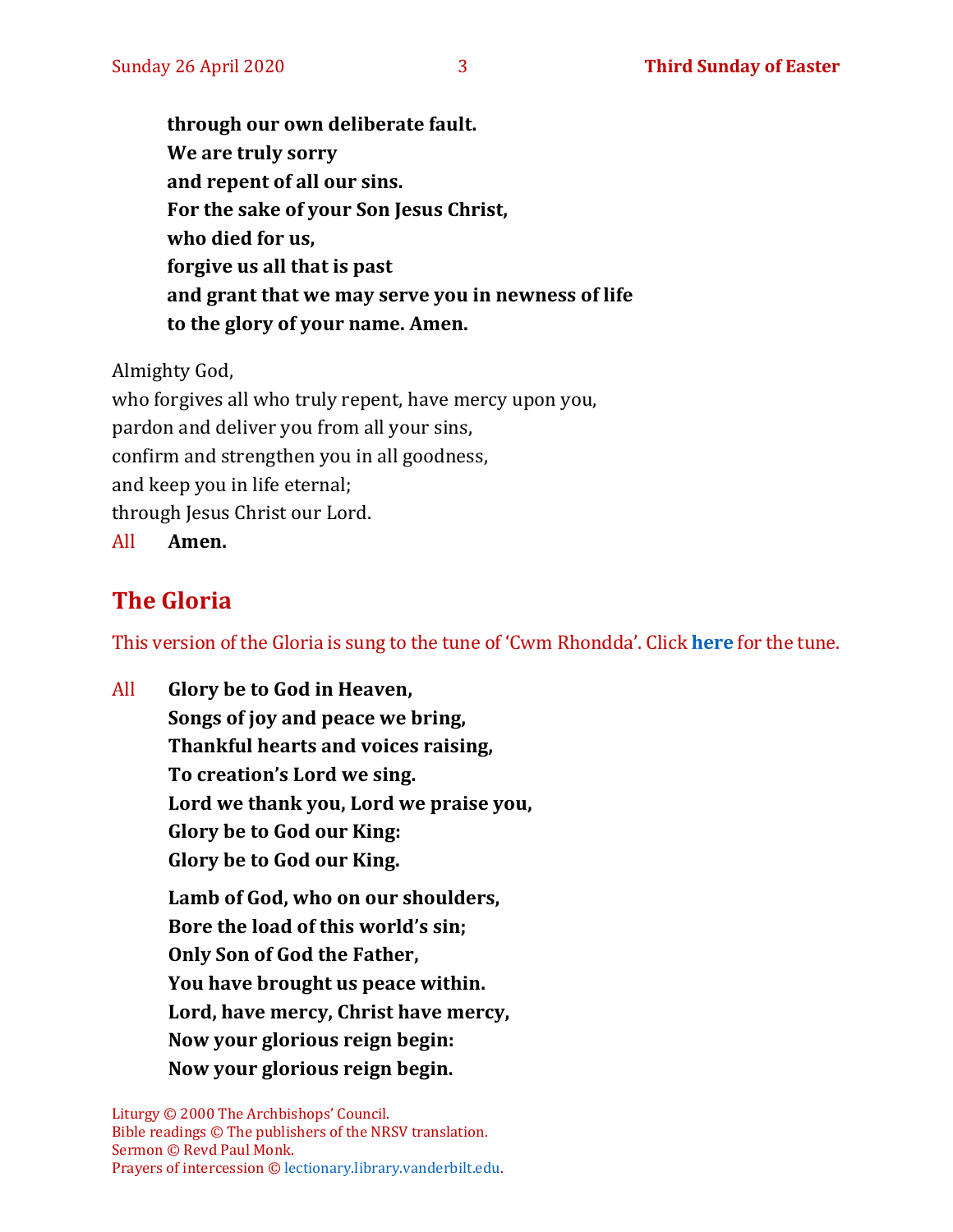**You O Son of God are Holy, You we praise with one accord. None in heav'n or earth is like you, Only you are Christ the Lord. With the Father and the Spirit, Ever worshipped and adored: Ever worshipped and adored.**

# **The Collect for the Third Sunday of Easter**

Risen Christ, you filled your disciples with boldness and fresh hope: strengthen us to proclaim your risen life and fill us with your peace, to the glory of God the Father. All **Amen.**

# **First reading**

A reading from the Acts of the Apostles

On the day of Pentecost Peter stood with the eleven, raised his voice, and said, 'Men of Judea and all who live in Jerusalem, let this be known to you, and listen to what I say. Therefore let the entire house of Israel know with certainty that God has made him both Lord and Messiah, this Jesus whom you crucified.'

When they heard this, they were cut to the heart and said to Peter and to the other apostles, 'Brothers, what should we do?' Peter said to them, 'Repent, and be baptised every one of you in the name of Jesus Christ so that your sins may be forgiven; and you will receive the gift of the Holy Spirit. For the promise is for you, for your children, and for all who are far away, everyone whom the Lord our God calls to him.'

He testified with many other arguments, pleading with them, 'Save yourselves from this corrupt generation.' Those who welcomed his message were baptised. About three thousand people were added to their number that day. *Acts 2:14a:36–41*

This is the Word of the Lord

#### All **Thanks be to God.**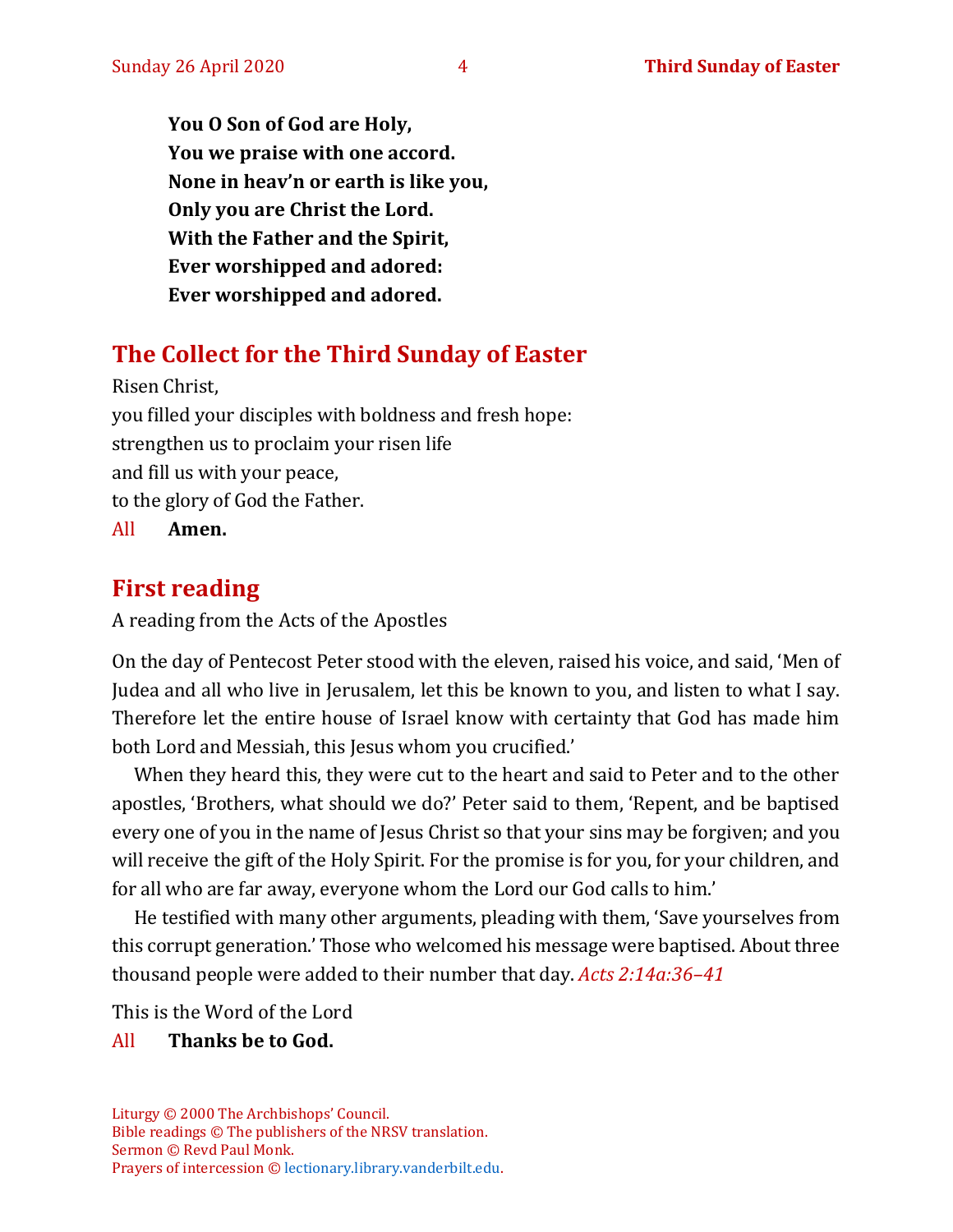### **Second reading**

A reading from the First Letter of St Peter

If you invoke as Father the one who judges all people impartially according to their deeds, live in reverent fear during the time of your exile. You know that you were ransomed from the useless ways inherited from your ancestors, not with perishable things like silver or gold but with the precious blood of Christ, like that of a lamb without defect or blemish. He was destined before the foundation of the world but was revealed at the end of the ages for your sake. Through him you have come to trust in God, who raised him from the dead and gave him glory, so that your faith and hope are set on God.

Now that you have purified your souls by your obedience to the truth so that you have genuine mutual love, love one another deeplyfrom the heart.You have been born anew, not of perishable but of imperishable seed, through the living and enduring word of God. For 'All flesh is like grass and all its glory like the flower of grass. The grass withers, and the flower falls, but the word of the Lord endures forever.' That word is the good news that was announced to you. *1 Peter 1:17–23*

This is the Word of the Lord

All **Thanks be to God.**

HYMN 2 **[The steadfast love of the Lord never ceases](https://www.youtube.com/watch?v=G3zbp6BU1S0)**  (please click on this link to hear the hymn)

# **Gospel reading**

Hear the Gospel of our Lord Jesus Christ according to John

#### All **Glory to you O Lord.**

On the first Easter Day, two of the disciples were going to a village called Emmaus, about seven miles from Jerusalem, and talking with each other about all these things that had happened.

While they were talking and discussing, Jesus himself came near and went with them, but their eyes were kept from recognising him. And he said to them, 'What are you discussing with each other while you walk along?' They stood still, looking sad.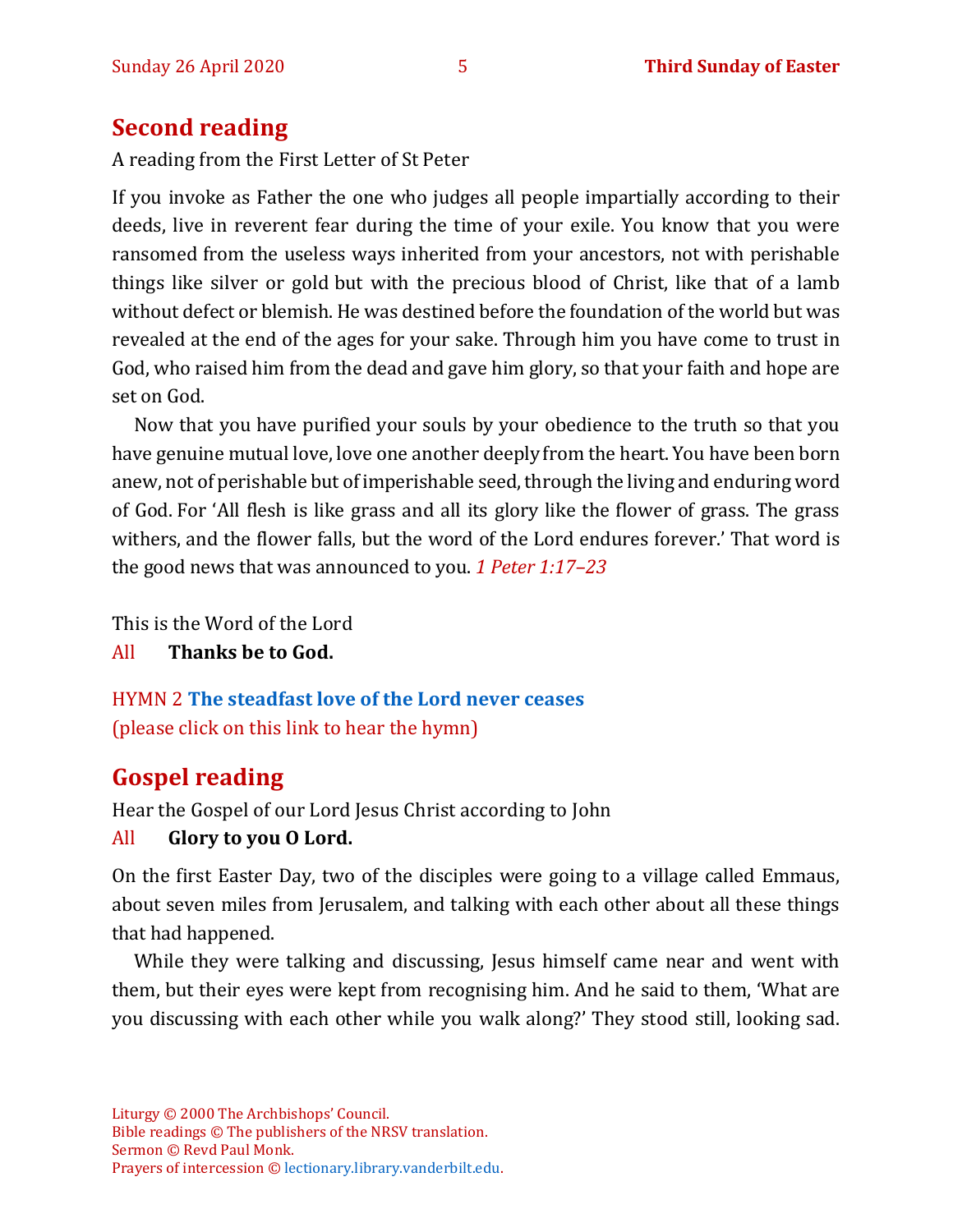Then one of them, whose name was Cleopas, answered him, 'Are you the only stranger in Jerusalem who does not know the things that have taken place there in these days?'

He asked them, 'What things?' They replied, 'The things about Jesus of Nazareth, who was a prophet mighty in deed and word before God and all the people, and how our chief priests and leaders handed him over to be condemned to death and crucified him. But we had hoped that he was the one to redeem Israel. Yes, and besides all this, it is now the third day since these things took place. Moreover, some women of our group astounded us. They were at the tomb early this morning, and when they did not find his body there, they came back and told us that they had indeed seen a vision of angels who said that he was alive. Some of those who were with us went to the tomb and found it just as the women had said; but they did not see him.'

He said to them, 'How foolish you are. How slow of heart to believe all the prophets declared! Was it not necessary that the Messiah should suffer these things and then enter into his glory?' Then, beginning with Moses and all the prophets, he showed them everything about himself in all the scriptures.

As they came near the village, he walked ahead as if going on. But they urged him strongly, saying, 'Stay with us. It is almost evening and the day is almost over.' So he went in with them. When he was at the table, he took bread, blessed and broke it, and gave it to them.

Then their eyes were opened, and they recognised him; but he vanished from their sight. They said to each other, 'Were not our hearts burning within us while he was talking to us on the road, while he was opening the scriptures to us?'

So they got up and ran to Jerusalem. They found the eleven all together. They were saying, 'The Lord has risen indeed, and he has appeared to Simon!' They told what had happened on the road, and how he made himself known to them in the breaking of the bread. *Luke 24:13–35*

This is the Gospel of the Lord All **Praise to you O Christ.** 

#### **Sermon**

Today's Gospel contains a great many mysteries. We see two men walking to Emmaus. We have no idea where Emmaus is in today's Middle East. It's nowhere. Mysterious. The first man is named as Cleopas but we know nothing about him. Nothing. He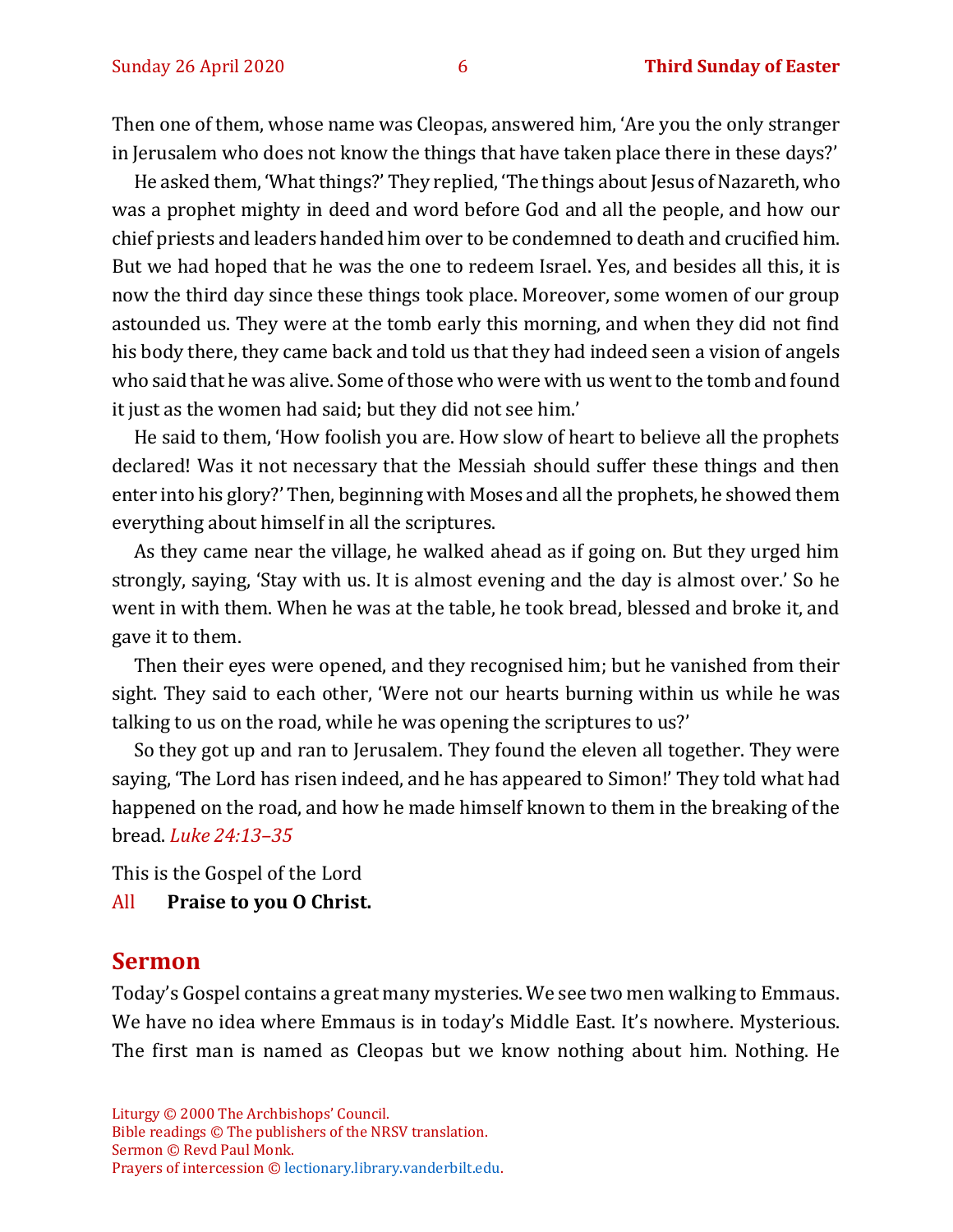appears nowhere else in the Scriptures. Mysterious And we know even less about the second man—not even his name. He is beyond anonymous. Nothing. Mysterious.

And then there's the central mystery of Jesus himself. He's come back to life after a gruesome death but he's also different. For example, the two men walking along the road to Emmaus were disciples yet the prose says 'their eyes were kept from recognising him.' And Jesus simply vanishes at the end of the story. One moment he's there and the next Cleopas and his friend stand alone in front of a table of bread and wine.

Mystery is hot-wired into Christianity. That's why, half way through today's service, we talk about 'the mystery of faith.' The word 'mystery' is the clue to understanding.

The word 'mystery' simply means something unknown, intangible, beyond the reach of the intellect. Maybe that's why the Church has always returned to the word for comfort and clarification. In later centuries the Church translated the word 'mystery' to give us the word 'sacrament'.

A sacrament is a way of looking. *The Book of Common Prayer* describes a sacrament as 'an outward and visible sign of an inward and spiritual grace in us'. We observe or participate in something we can see or touch then sense a spiritual reality behind that which is solid and material. In a baptism we wash the skin to indicate spiritual cleansing. At the Eucharist we consume bread and wine to indicate spiritual nourishment. A couple stand at the altar and make vows that illustrate the covenant between God and humanity. And we're invited to look at today's Gospel through sacramental eyes and see what it looks like.

So let's return to the Gospel. The outward sign of these stories is Jesus. A man with amazing spiritual insights walks with Cleopas and his anonymous friend. Through his words and presence he goes beyond the material to their spiritual core. He unpacks the Scriptures *and their hearts burn within them.* Viewed this way, every journey, every conversation and every human encounter can become a sacrament for us. We can also encounter the Jesus who lives in our every mundane and everyone walk and chat. *And our hearts can also burn within us.* 

The end of the Gospel story is also sacramental because it relates to Eucharistic bread and wine. Notice how Cleopas and his friend recognise Jesus at the instant he blesses. They may have seen his brutalised hands see holes in them as he held aloft a piece of bread. They may have recognised his unique blend of reverence and familiarity. But the key is the blessing because it invokes God. They've glimpsed the God behind the bread, the spirituality in the wine, the holiness in the gesture. They've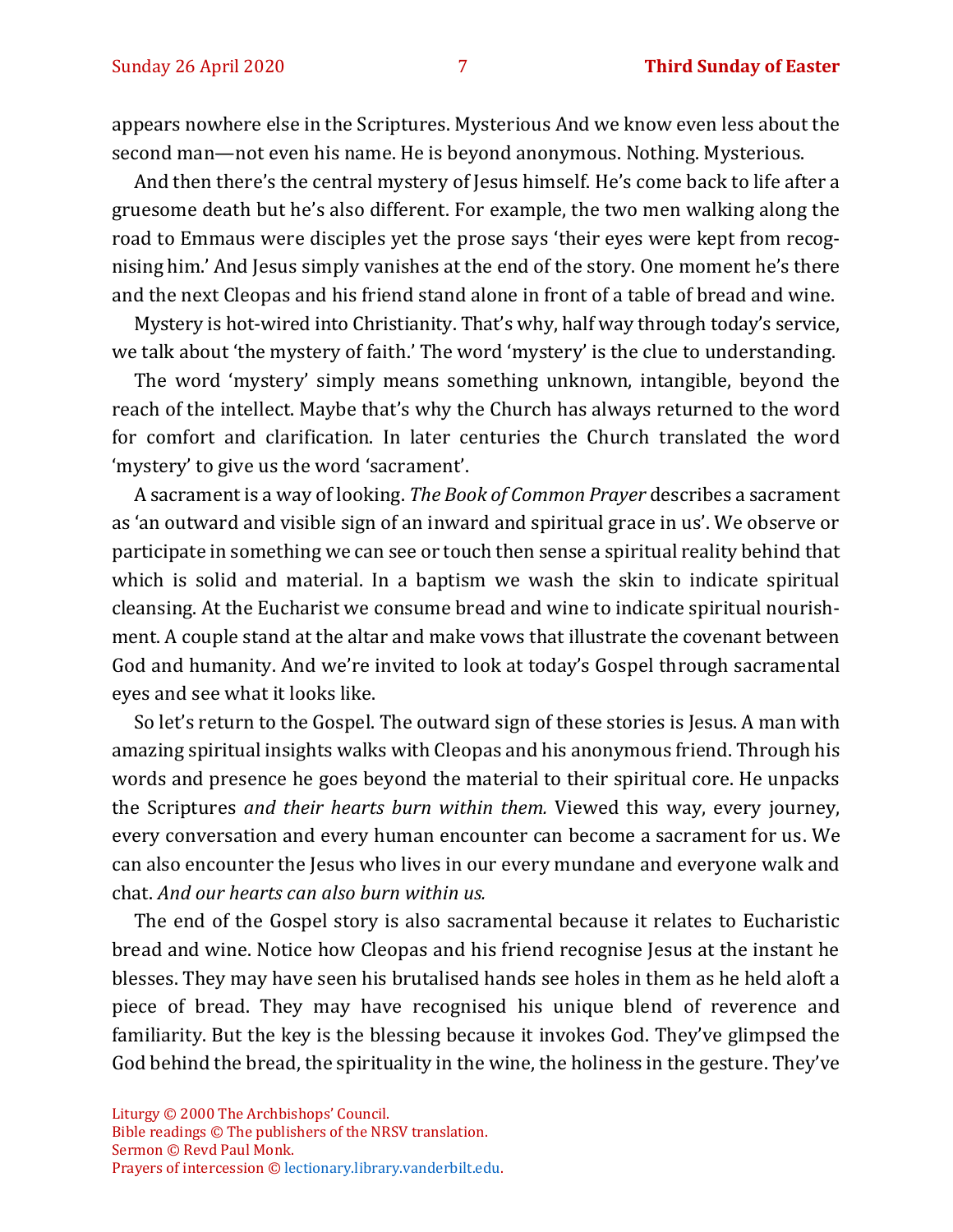seen with their eyes but in their hearts they have participated in the divine nature (see **2 [Peter 1:4](http://ww1.antiochian.org/content/theosis-partaking-divine-nature)**).

Taken together, the incidents in today's Gospel story meld to become one gigantic sacrament. Clopas and his friend experience the inward and spiritual grace of the Jesus embedded in the many outward, visible but unknown elements within their day.

And today's Gospel invites us to do the same. Behind our outward and visible actions (walks, talks, meals) we too can glimpse the inward and spiritual graces of authentic encounter with God. Like the two in today's Gospel, much of our everyday lives will comprise mysteries. It doesn't matter. We don't have to understand the outward and visible signs in order to gain the inward and spiritual grace. Grace doesn't work like that. We merely need to be available. We then wait to feel our hearts burn within us.

Alleluia, Christ is risen!

All **He is risen indeed! Alleluia!**

# **The Creed**

Do you believe and trust in God the Father, the source of all being and life, the one for whom we exist?

#### All **We believe and trust in him.**

Do you believe and trust in God the Son, who took our human nature, died for us and rose again?

#### All **We believe and trust in him.**

Do you believe and trust in God the Holy Spirit, who gives life to the people of God and makes Christ known in the world?

#### All **We believe and trust in him.**

This is the faith of the Church.

All **This is our faith. We believe and trust in one God, Father, Son and Holy Spirit. Amen.**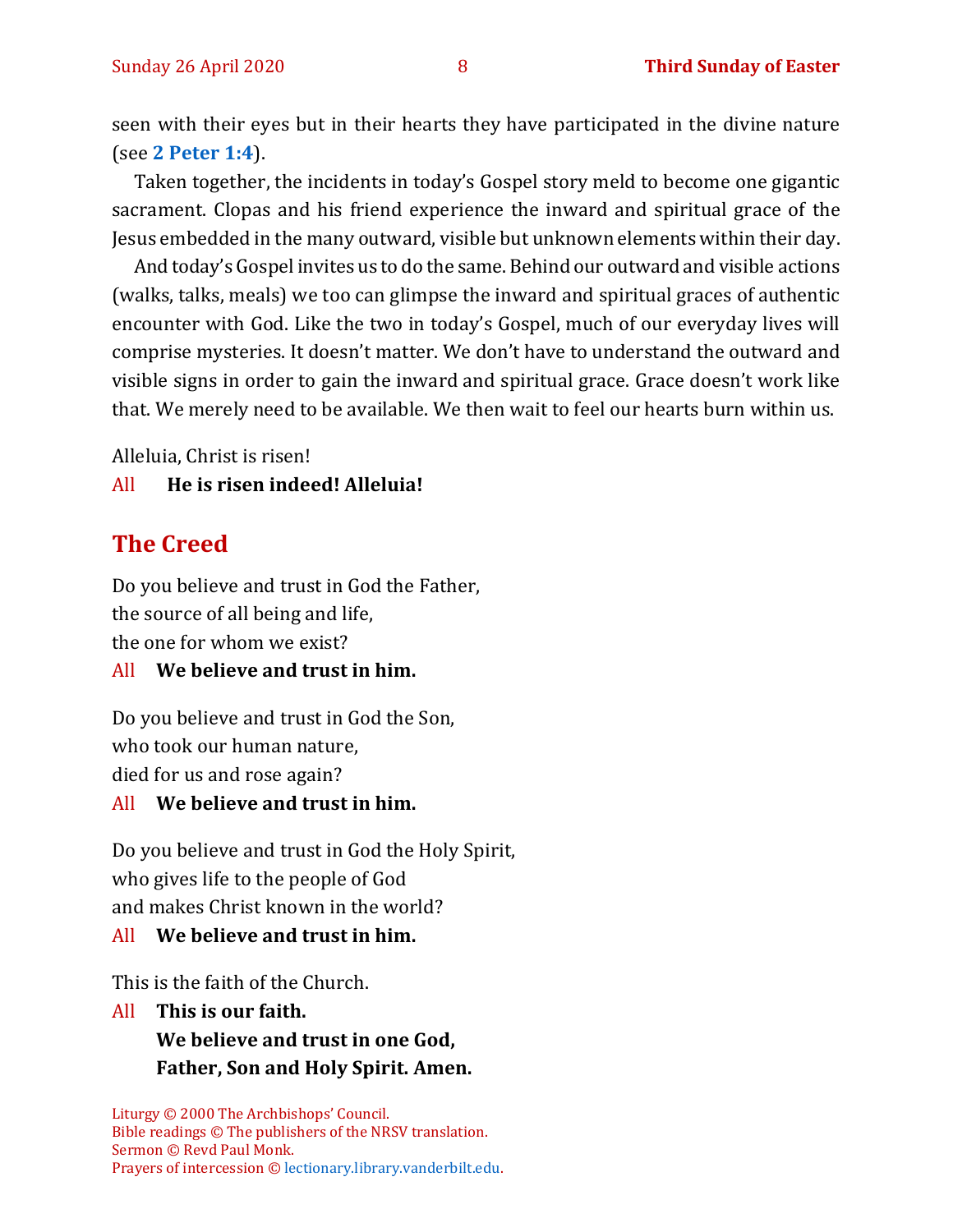# **Prayers of intercession**

Mighty God, in whom we know the power of redemption: you stand among us in the shadows of our time. As we move through every sorrow and trial of this life, uphold us with knowledge of the final morning when, in the glorious presence of your risen Son, we will share in his resurrection, redeemed and restored to the fullness of life and forever freed to be your people.

#### All **Amen.**

O God, your Son remained with his disciples after his resurrection, teaching them to love all people as neighbours. As his disciples in this age, we offer our prayers on behalf of the universe in which we are privileged to live

and our neighbours with whom we share it.

#### All **Amen.**

Open our hearts to your power moving around us and between us and within us, until your glory is revealed in our love of both friend and enemy, in communities transformed by justice and compassion, and in the healing of all that is broken.

#### All **Amen.**

#### Holy God,

you have called us to follow in the way of your risen Son,

and to care for those who are our companions,

not only with words of comfort, but with acts of love.

Seeking to be true friends of all,

we offer our prayers on behalf of the church and the world.

#### All **Amen.**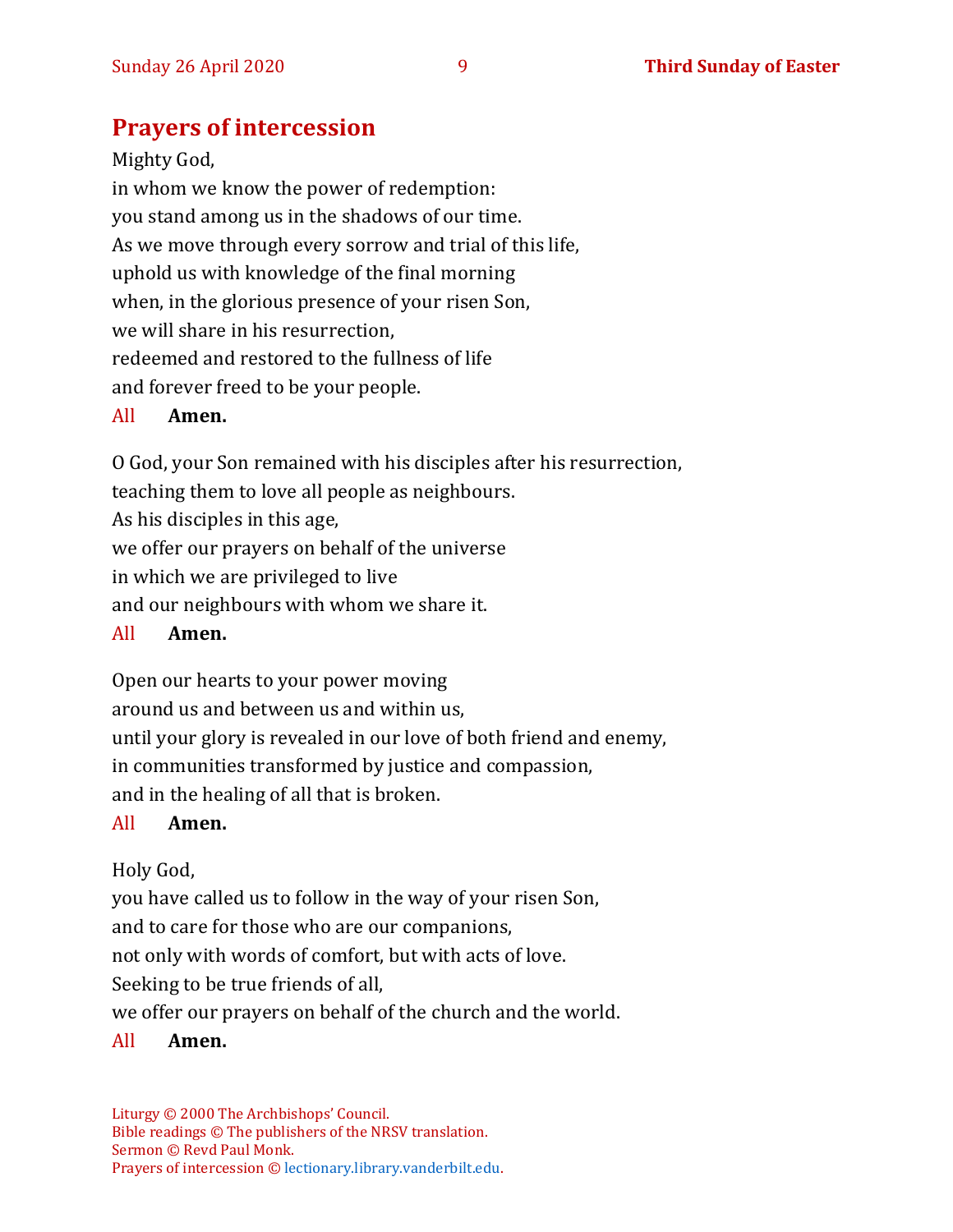Elusive God, companion on the way, you walk with, behind, beside, beyond; you catch us unawares. Break through the disillusionment and despair clouding our vision, that, with wide-eyed wonder, we may find our way and journey on as messengers of your good news.

#### All **Amen.**

Receive these prayers, O God, and transform us through them, that we may have eyes to see and hearts to understand not only what you do on our behalf, but what you call us to do

so that your realm will come to fruition in glory.

#### All **Amen.**

Merciful Father,

All **accept these prayers for the sake of your Son, our Saviour Jesus Christ. Amen.**

#### **The peace**

The risen Christ came and stood among his disciples and said, 'Peace be with you.' Then were they glad when they saw the Lord. Alleluia.

The peace of the Lord be always with you,

#### All **And also with you. Alleluia!**

#### HYMN 3 **[What a friend we have in Jesus](https://www.youtube.com/watch?v=ivFVHRLZ8F8)** (please click on this link to hear the hymn)

The liturgy of the Communion Service appears below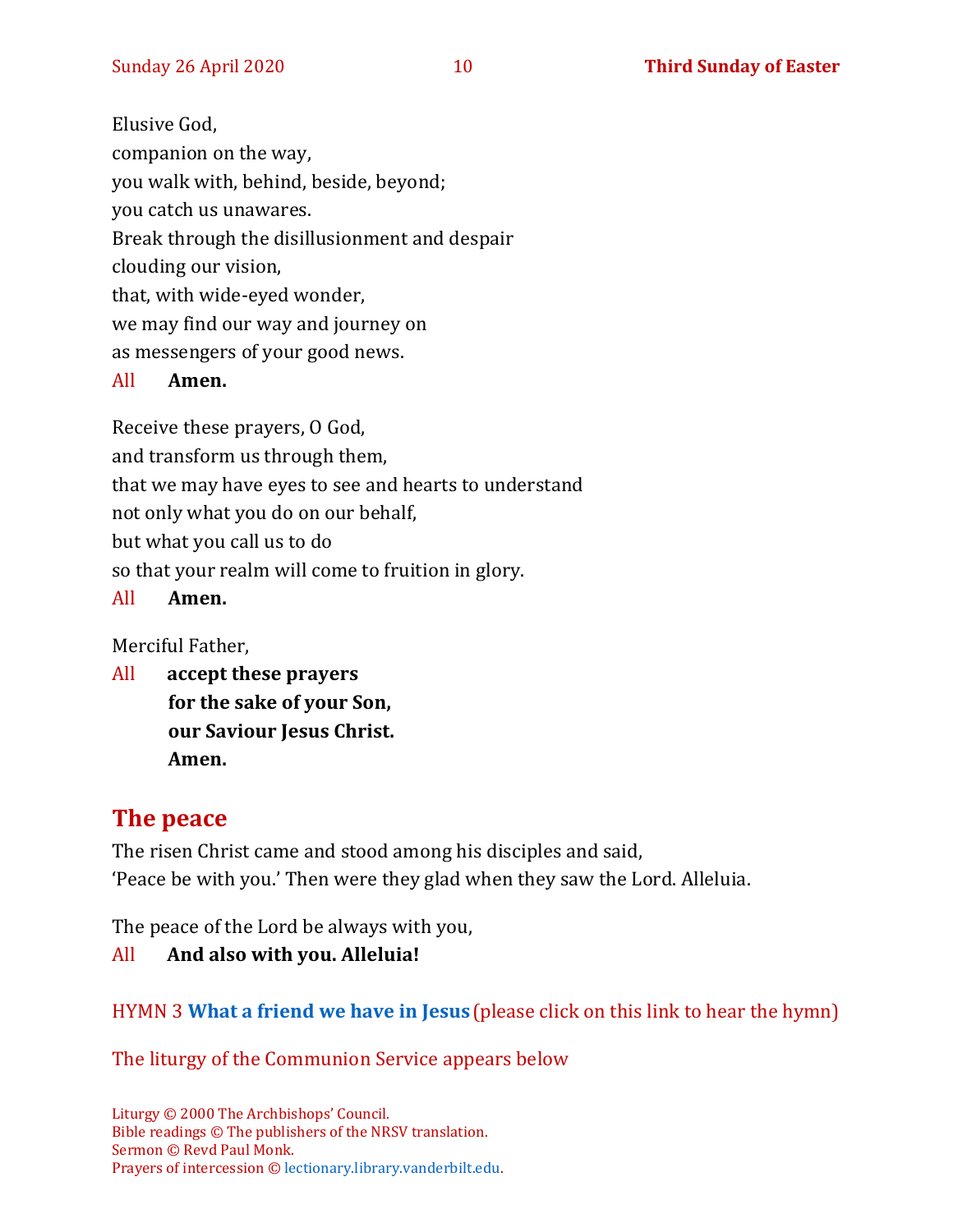# The Dismissal

God the Father, by whose love Christ was raised from the dead, open to you who believe the gates of everlasting life.

#### All **Amen.**

God the Son, who in bursting the grave has won a glorious victory,

give you joy as you share the Easter faith.

#### All **Amen.**

God the Holy Spirit, whom the risen Lord breathed into his disciples, empower you and fill you with Christ's peace.

All **Amen.**

And the blessing of God the Almighty:

Father, Son, and Holy Spirit,

be with you now and remain with you always.

All **Amen.**

HYMN 4 **[Amazing grace](https://www.youtube.com/watch?v=CDdvReNKKuk)** (please click on this link to hear the hymn)

Go in peace to love and serve the Lord.

All **In the name of Christ. Amen.**

Alleluia, Christ is risen!

All **He is risen indeed! Alleluia!**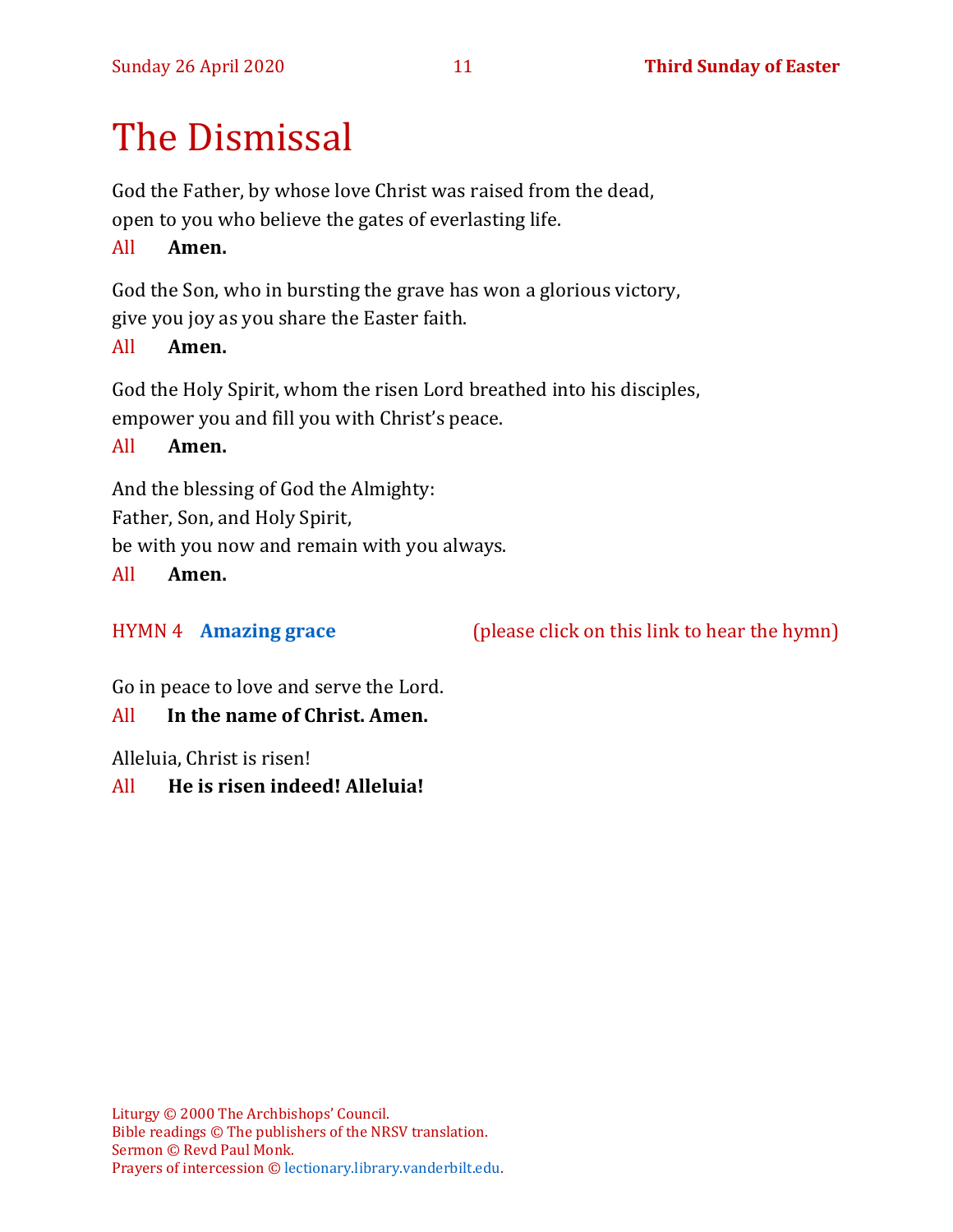# The Liturgy of the Sacrament

#### Eucharistic Prayer (prayer E)

The Lord be with you

#### All **and also with you.**

Lift up your hearts.

#### All **We lift them to the Lord.**

Let us give thanks to the Lord our God.

#### All **It is right to give thanks and praise.**

Father, you made the world and love your creation. You gave your Son Jesus Christ to be our Saviour. His dying and rising have set us free from sin and death. And so we gladly thank you, with saints and angels praising you, and saying,

All **Holy, holy, holy Lord, God of power and might, heaven and earth are full of your glory. Hosanna in the highest. Blessed is he who comes in the name of the Lord. Hosanna in the highest.**

We praise and bless you, loving Father, through Jesus Christ, our Lord; and as we obey his command, send your Holy Spirit, that broken bread and wine outpoured may be for us the body and blood of your dear Son.

On the night before he died he had supper with his friends and, taking bread, he praised you. He broke the bread, gave it to them and said: Take, eat; this is my body which is given for you; do this in remembrance of me.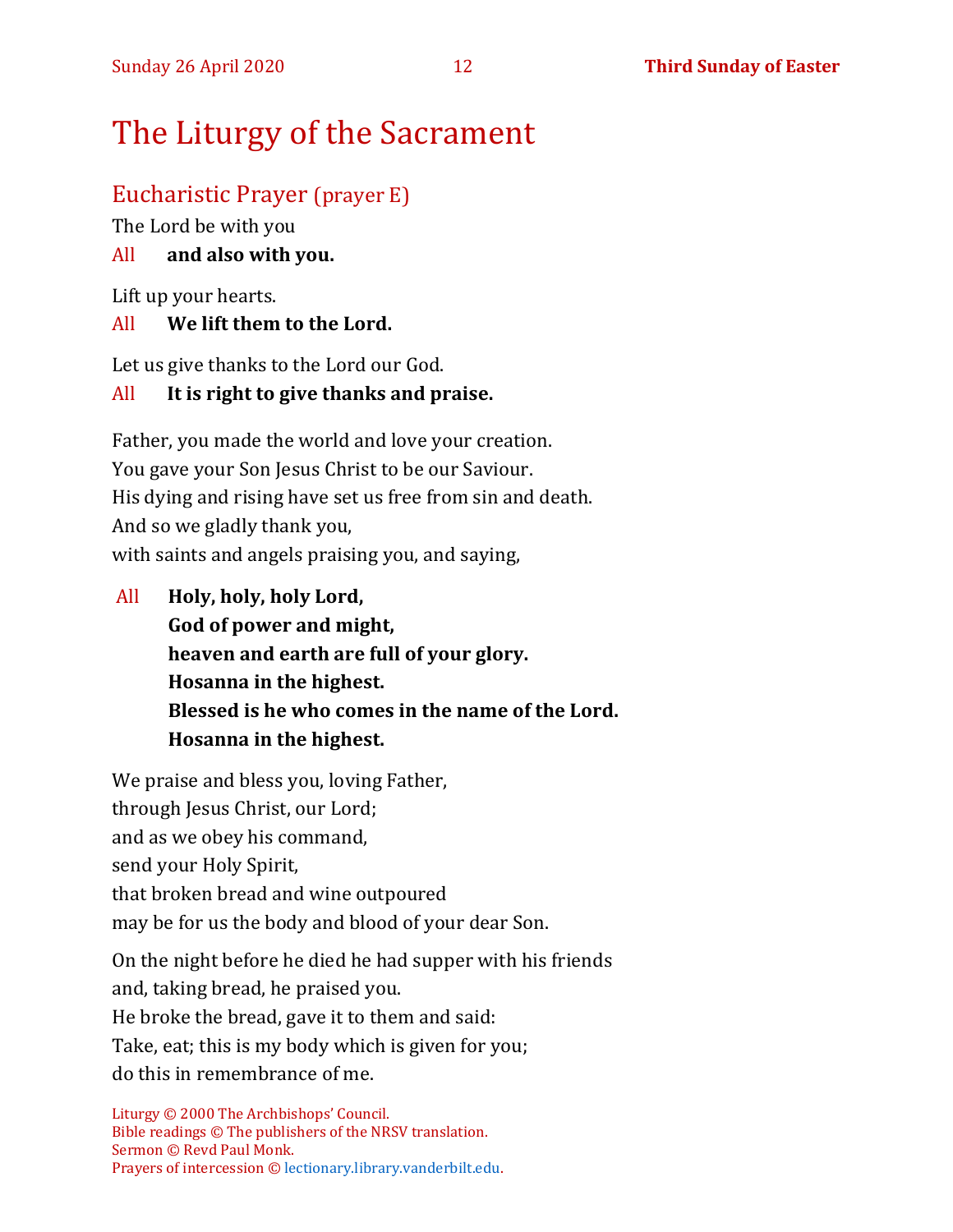When supper was ended he took the cup of wine. Again he praised you, gave it to them and said: Drink this, all of you; this is my blood of the new covenant, which is shed for you and for many for the forgiveness of sins. Do this, as often as you drink it, in remembrance of me.

So, Father, we remember all that Jesus did, in him we plead with confidence his sacrifice made once for all upon the cross.

Bringing before you the bread of life and cup of salvation, we proclaim his death and resurrection until he comes in glory.

Great is the mystery of faith:

### All **Christ has died. Christ is risen. Christ will come again.**

Lord of all life, help us to work together for that day when your kingdom comes and justice and mercy will be seen in all the earth.

Look with favour on your people, gather us in your loving arms and bring us with St Barnabas and all the saints to feast at your table in heaven.

Through Christ, and with Christ, and in Christ, in the unity of the Holy Spirit, all honour and glory are yours, O loving Father, for ever and ever.

#### All **Amen.**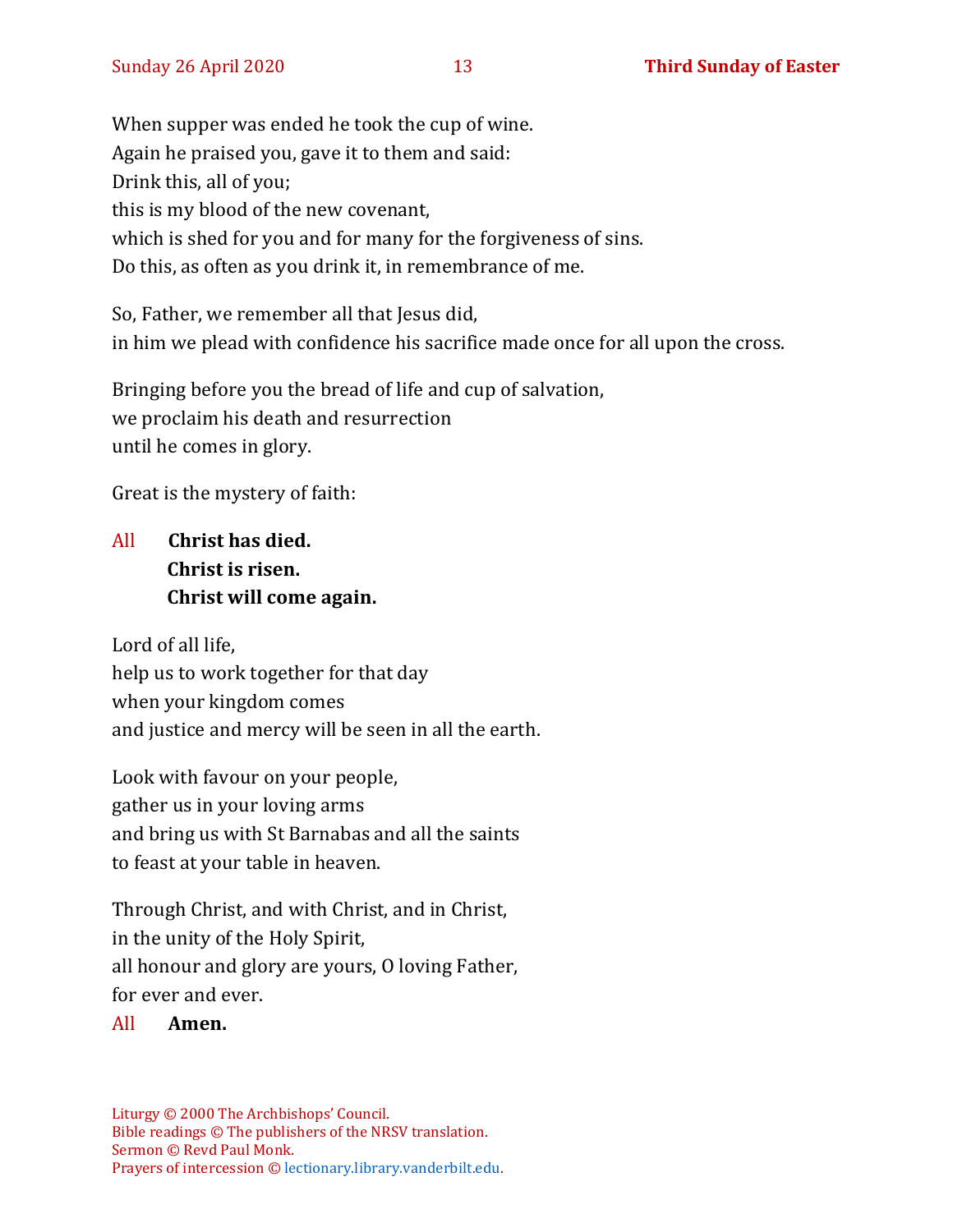#### The Lord's Prayer

As our Saviour taught us, so we pray

All **Our Father in heaven, hallowed be your name, your kingdom come, your will be done, on earth as in heaven. Give us today our daily bread. Forgive us our sins as we forgive those who sin against us. Lead us not into temptation but deliver us from evil.**

**For the kingdom, the power, and the glory are yours now and for ever. Amen.**

# Breaking of the Bread

We break this bread to share in the body of Christ.

All **Though we are many, we are one body, because we all share in one bread.**

All **Lamb of God,**

**you take away the sin of the world, have mercy on us.**

**Lamb of God, you take away the sin of the world, have mercy on us.**

**Lamb of God, you take away the sin of the world, grant us peace.**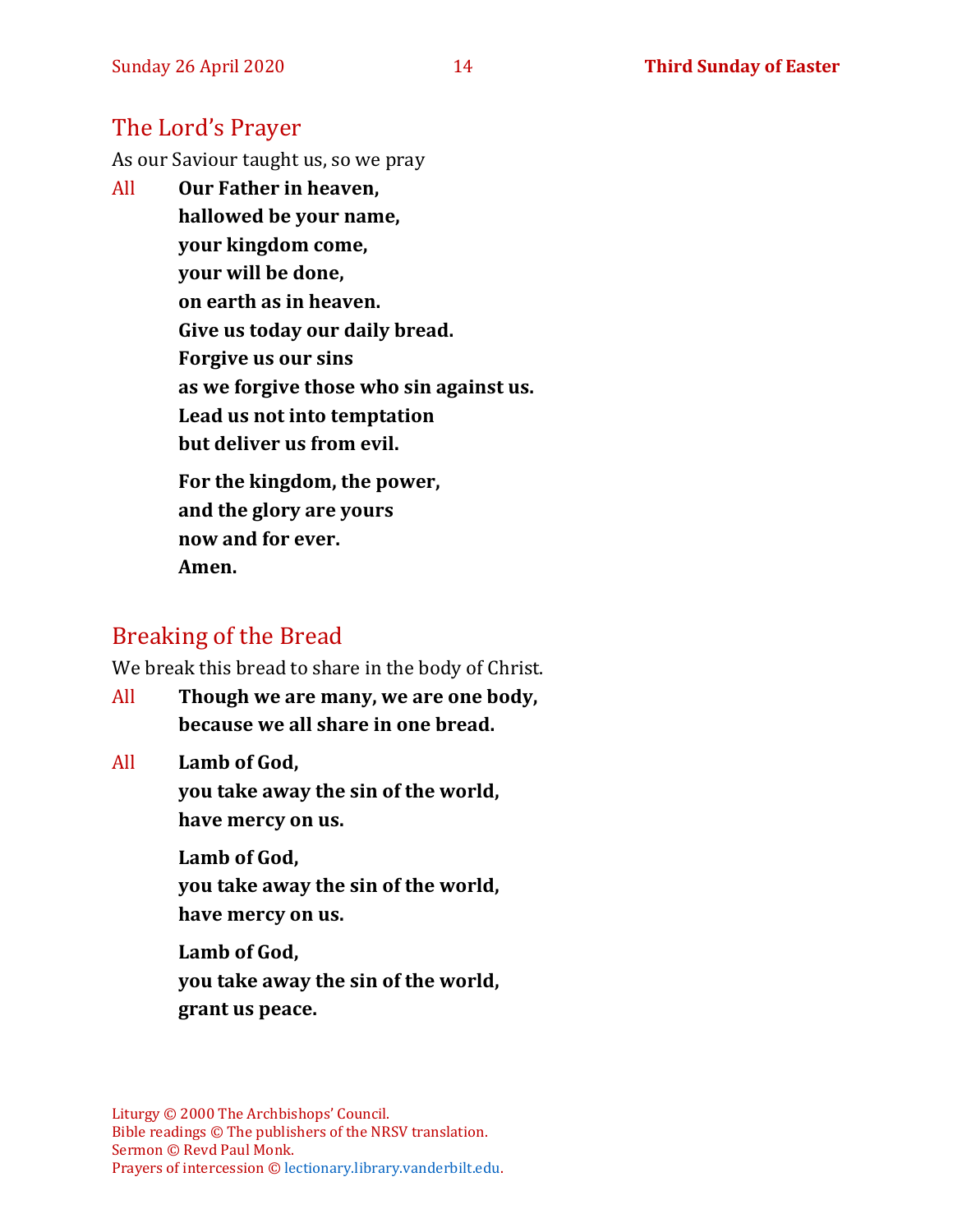Draw near with faith. Receive the body of our Lord Jesus Christ which he gave for you, and his blood which he shed for you. Eat and drink in remembrance that he died for you, and feed on him in your hearts by faith with thanksgiving.

All **We do not presume to come to this your table, merciful Lord, trusting in our own righteousness, but in your manifold and great mercies. We are not worthy so much as to gather up the crumbs under your table. But you are the same Lord whose nature is always to have mercy. Grant us therefore, gracious Lord, so to eat the flesh of your dear Son Jesus Christ and to drink his blood, that our sinful bodies may be made clean by his body and our souls washed through his most precious blood, and that we may evermore dwell in him, and he in us. Amen.**

Communion is distributed.